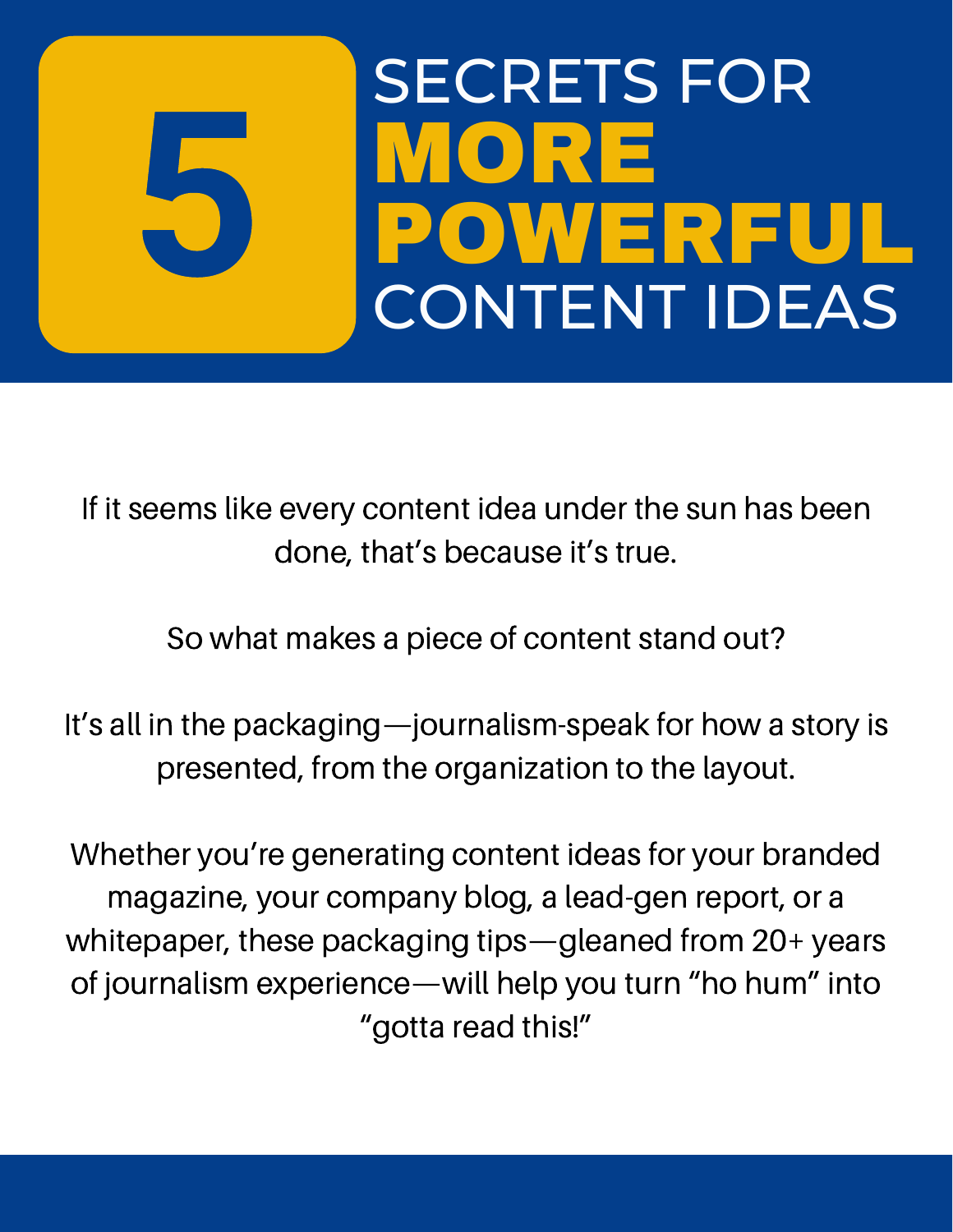## **Quiz Your Audience**

I once wrote an article for *Family Circle* magazine that was essentially advice on how to enjoy your Thanksgiving meal without piling on pounds—a typical diet article. Except that it wasn't. What made this idea stand out is that I packaged it as a multiple-choice quiz.

The trick is to make sure your answers are not too easy to guess. For example, the *Family Circle* article included this:

> One of these popular side dishes has about 75 percent more calories than the others. Which is it?

- A Sweet potato casserole made with marshmallows, cream, and brown sugar
- B Mashed potatoes made with milk, cream, and butter
- C Green bean casserole made with cream of mushroom soup and French fried onions

Answer: B, mashed potatoes

You'd think something with "sweet" in the name—and marshmallows in the recipe—would be the winner in waist-expanding powers. But in reality, this tasty dish is the best choice of these three beloved sides. One serving of mashed potatoes has about 315 calories, as opposed to 182 for the green bean casserole and 175 for the sweet potato casserole (yes, even the healthy-sounding green bean casserole has more calories than the sweet potato casserole!).

Quizzes educate and entertain at the same time—a refreshing change from the usual pedantic "how-to" content.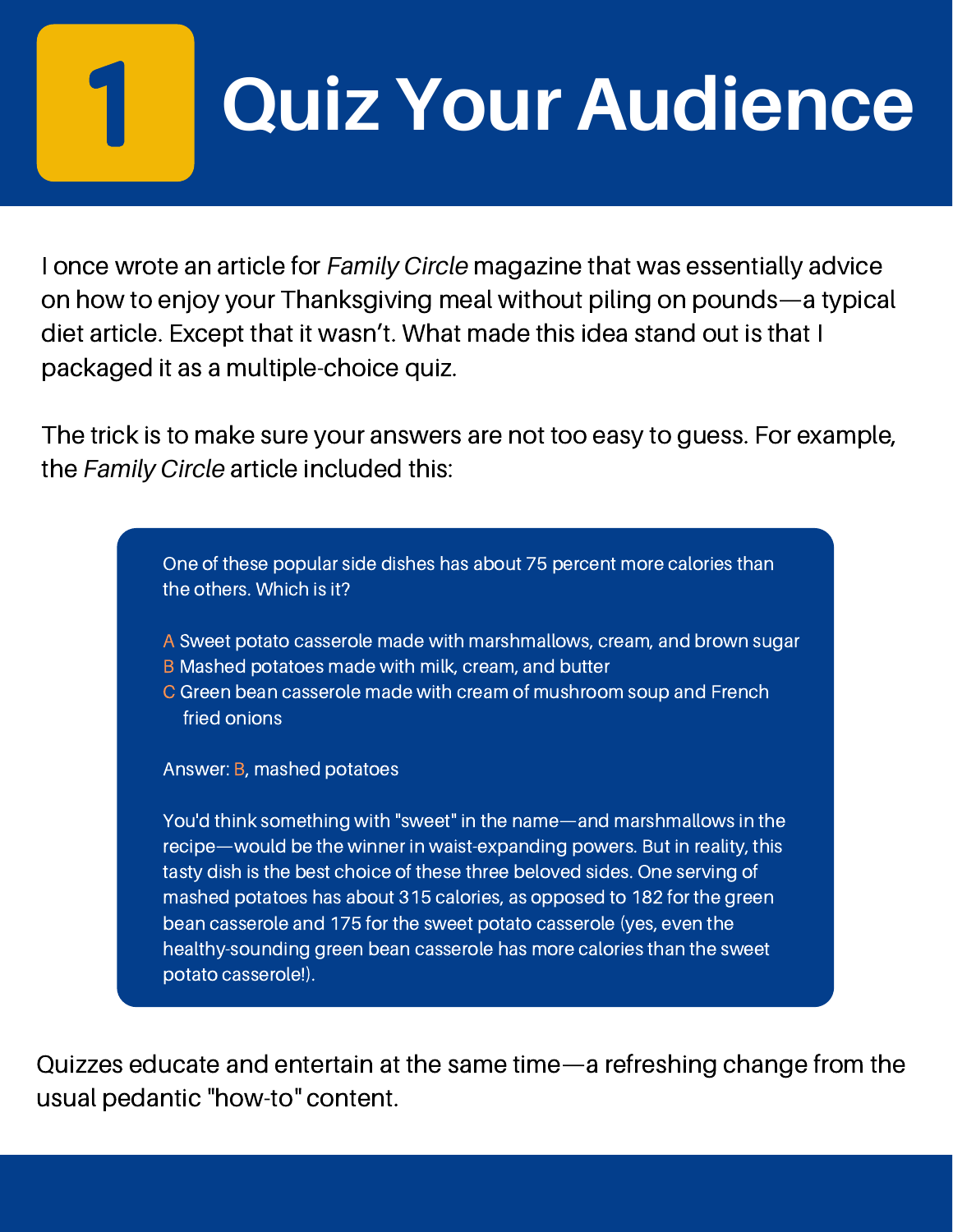

### **Chunk It Down**

A "chunky" format, with boxes and graphics, lets readers jump through your content and take in valuable information with every glance.

Say you're developing a whitepaper on how credit unions can solve common security issues. Try arranging the information into different boxes for cyber security, physical security, and the rest.

Add in some pull quotes, infographics, and sidebars with resources or littleknown stats, and you've turned a tedious whitepaper into an easy read.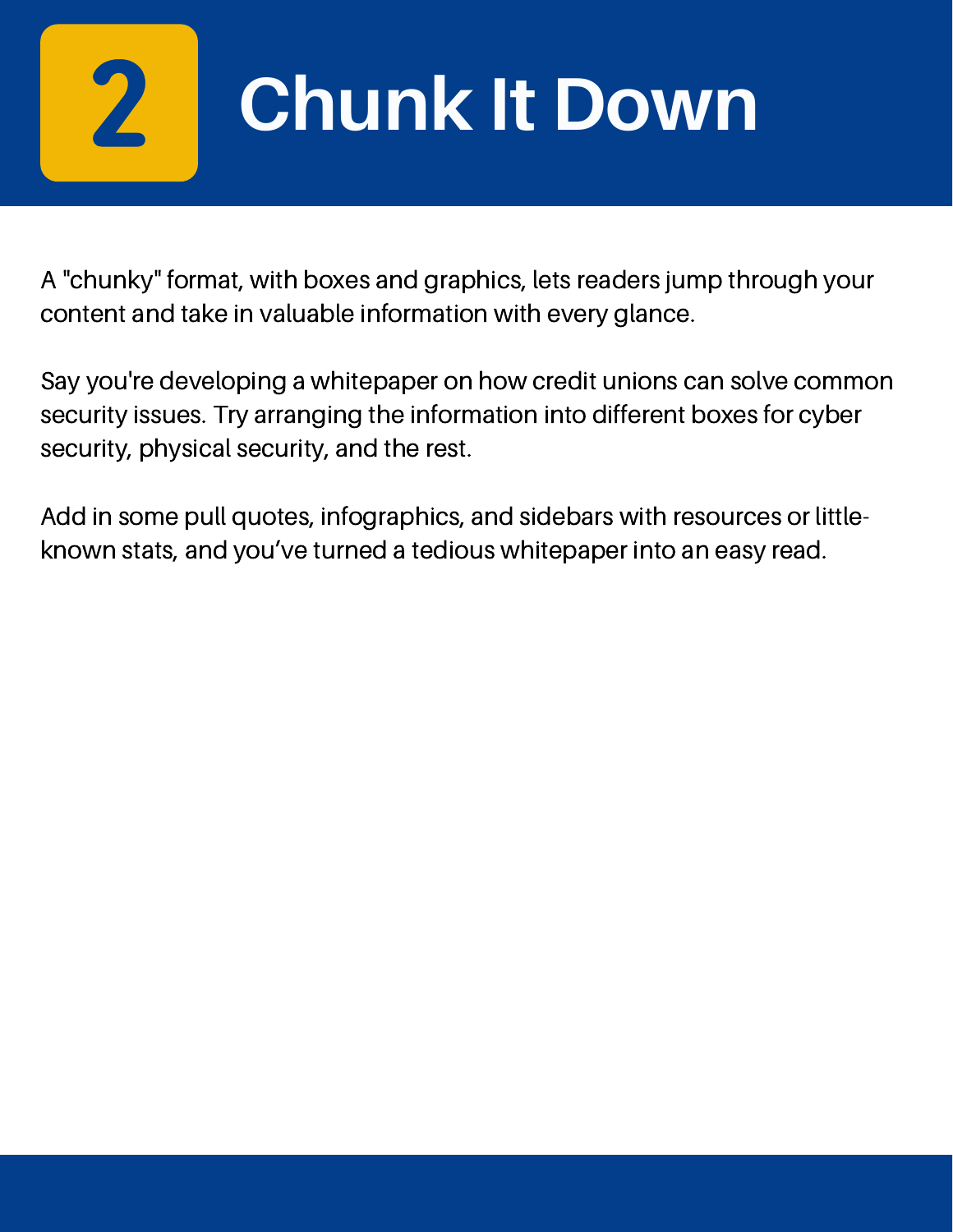# **Get Graphic**

No, not *that* kind of graphic.

What we mean is: how could you present your content as a visually appealing graphic instead of straight text?

Here are three ways:

- **Structure your content as a chart (**aka a "charticle"). For instance, if you're running an article on your blog about how to break bad news—your pet hamster died, your breath stinks, I saw your husband with another woman —put one piece of bad news in each row and then create columns with headers like "Should you tell?" "What to say," "What not to say," and "Expert tip." This makes a been-there-done-that idea new and unique. You might also format a charticle a sharable infographic.
- **Develop a graphic** with call-outs pointing to various parts of the image.  $\bullet$ For a downloadable report on saving energy, for example, develop a graphic of a house with calls-outs pointing to the different areas where utility customers can save money on heat or AC, like the door, the windows, the chimney, the furnace, and the vents.
- **Design a timeline** to tell your business's story from its founding until now, show a few years' worth of client wins in a case study—in short, to depict anything you'd normally write up as a staid sequence of events.

These are only three examples; keep your eyes open as you read content in print or online for more inspiration.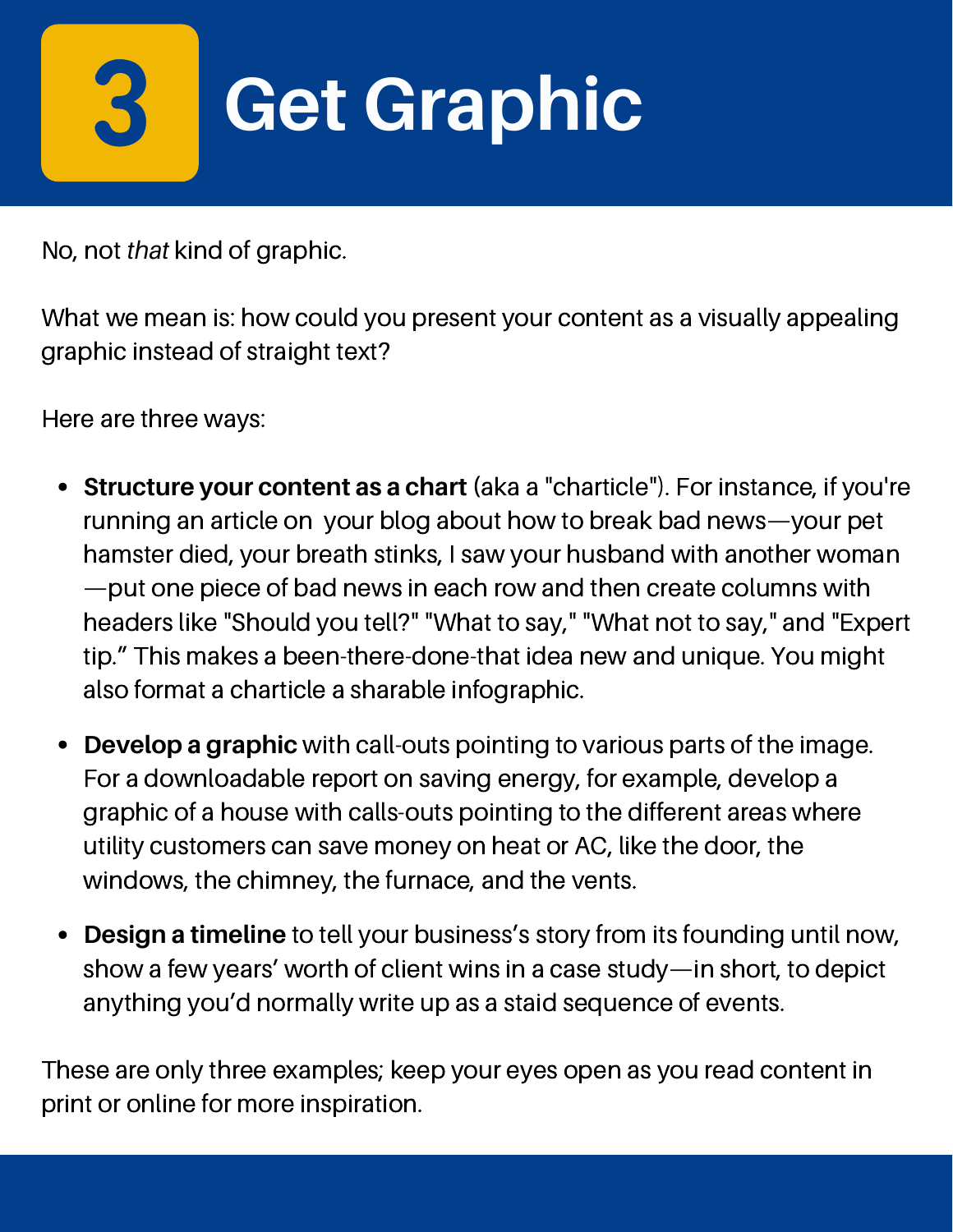#### **Surprise Your Audience**

Here's a time-tested tip for turning a snooze-worthy idea into one that will make readers sit up and take notice: when you're brainstorming content ideas, add the word "surprising" to your proposed title. Like so:

**How the SmartSign Helped Gary's Grocery Sell More Produce**



**Retain Your Best Technicians**



**5 Surprising Ways to Retain Your Best Technicians**

**Why Your Home Isn't Selling**

**The Surprising Reasons Your Home Isn't Selling**

**10 Things Your Lawyer Wishes You Knew**

**10 Surprising Things Your Lawyer Wishes You Knew**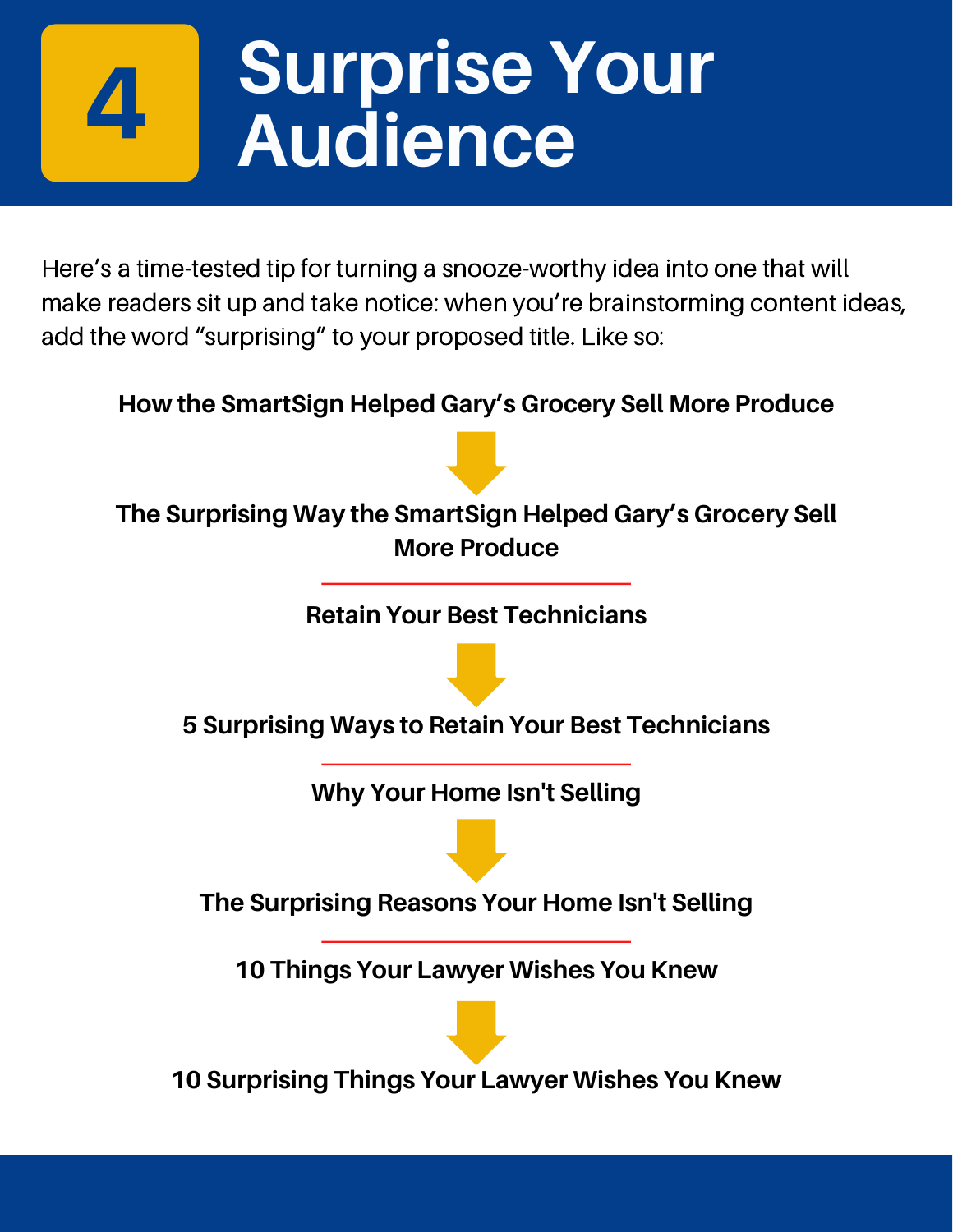Notice how this takes a content topic from general to finely tuned. You're no longer replaying an old idea—you're offering a different take on it.

Now, this doesn't mean that you have to actually add "surprising" to the title...the word now reeks of clickbait. But including it during the idea-honing phase helps you keep in mind that even if your main idea is evergreen, your audience wants content that is unique and special—something they haven't seen a hundred times before.

Once you decide to make your content surprising, the big task is to *actually offer unique information*. Ask your SMEs or stakeholders:

- What piece of technician retention advice would surprise readers the most?
- What's the most surprising way the SmartSign has helped you sell more produce?
- What are some reasons a home may not be selling that readers may not have thought of?

Now you're providing real value in a way that's easy to take in and remember.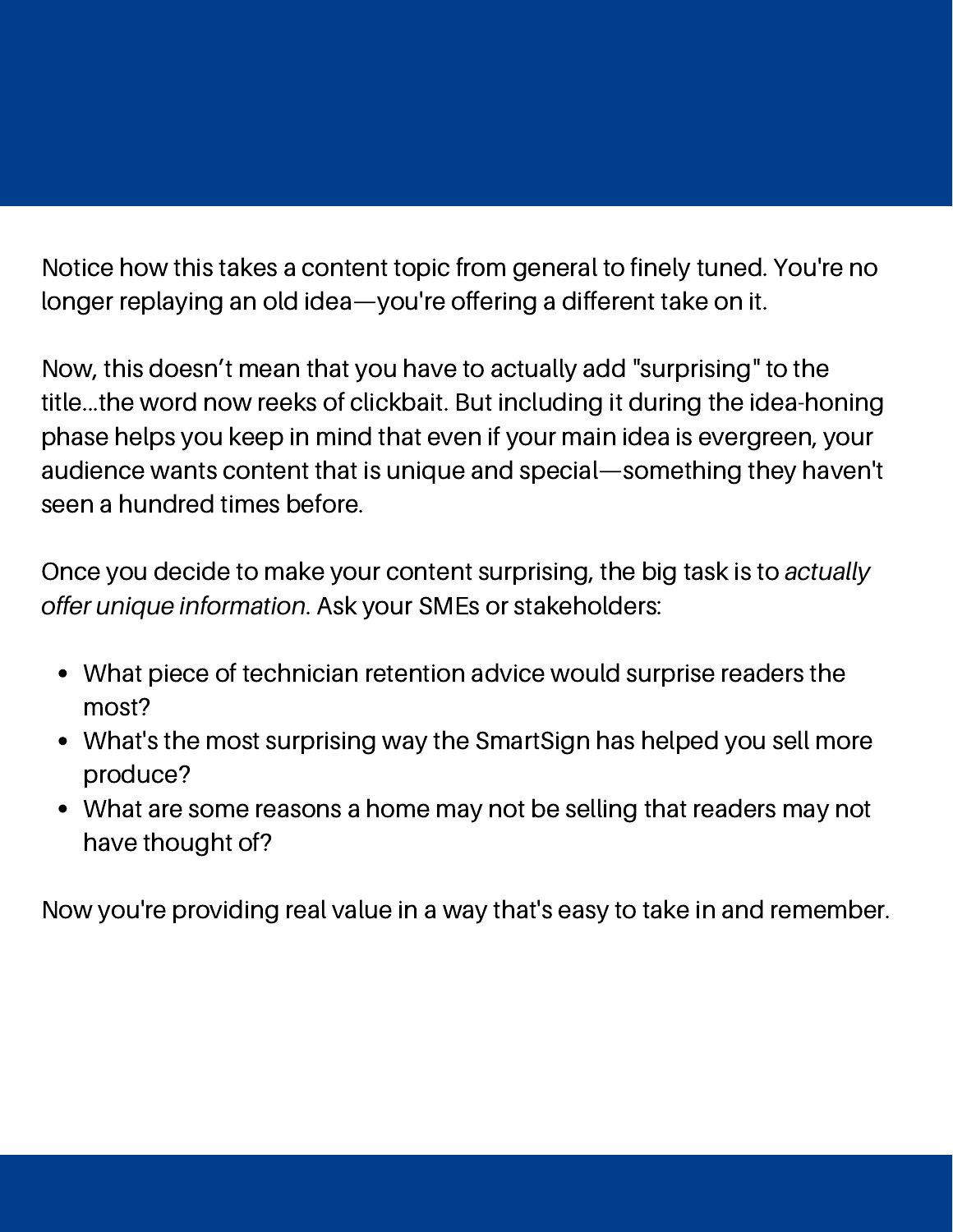# **Break It Up**

When content is packed into one long, unwieldy block, readers head off in search of content that's easier on the eyes (and the brain).

Well-tuned *subheds*—that's journalism jargon for *subheads*—make content more visually appealing, allow your audience to scan the content to grasp the basics, and help organize the information into easy-to-digest chunks.

But not just any subheds will do. Make sure yours are short, snappy, and consistent. For example, they may all be three-word commands; a hospital's downloadable report on healthy living tips for Boomers might include subheds like "Pop a C," "Log Your Zs," "Shun the Sun," and so on.

(Is this content destined to appear online? Pack your subheds with SEO keywords, if you can do it without sacrificing readability, since keywords in heading tags improve your search engine results.)